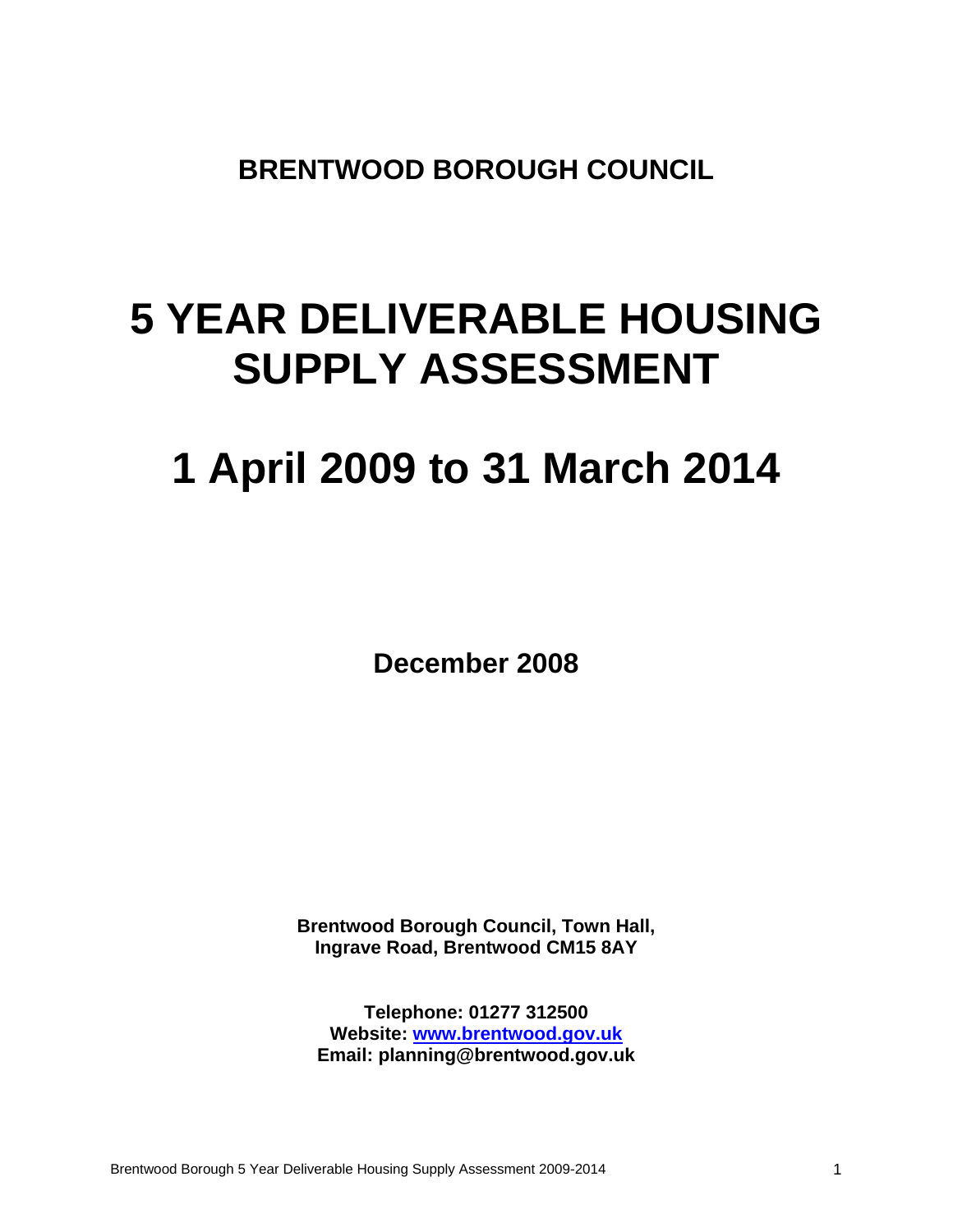# **CONTENTS**

|                                              | Page |
|----------------------------------------------|------|
| <b>Background and Government Requirement</b> | 3    |
| Sources of Information                       | 5    |
| The 5 Year Requirement                       | 7    |
| The 5 Year Provision Figure                  | 8    |
| Conclusion                                   | 11   |
|                                              |      |
|                                              |      |

Appendix A: 5 Year Housing Supply (2009 – 2014) 12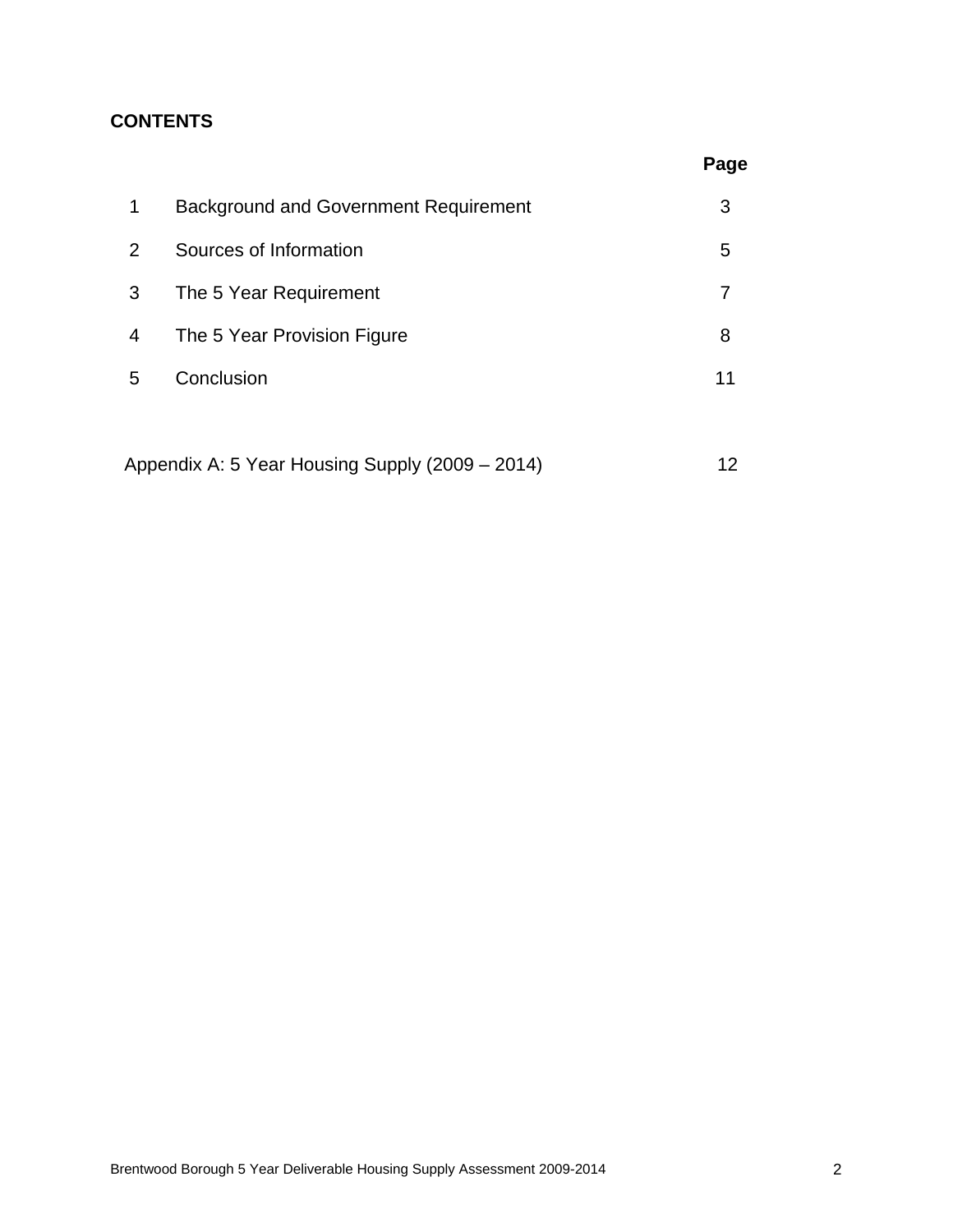# **1. BACKGROUND AND GOVERNMENT REQUIREMENT**

#### **PPS3 Requirements**

- 1.1 Planning Policy Statement 3 (PPS3): Housing was published in November 2006 and sets out the Governments new and more responsive approach to land supply at the local level. There is a new focus on addressing affordability by increasing housing supply and driving up delivery. A top priority for Government is to ensure that land availability is not a constraint on the delivery of more homes.
- 1.2 PPS3 requires Local Planning Authorities to identify sufficient, specific, deliverable sites to deliver housing over the first 5 years of the relevant Local Development Document (paragraph 54). Prior to adopting Local Development Documents, the Council must demonstrate an up to date 5 year supply of deliverable housing. Where authorities cannot demonstrate a five year supply, PPS3 states that they should consider favourably planning applications for housing having regard to the policies contained in PPS3 (paragraph 71).
- 1.3 From 1st April 2007 Local Planning Authorities are required by Government to assess and demonstrate the extent to which existing plans already fulfil the requirement set out in PPS3 to identify and maintain a rolling 5 year supply of deliverable land for housing (paragraphs 7, 8 and 68-74).
- 1.4 In determining the 5 year land supply, PPS3 states that unless the local planning authority can provide robust evidence of genuine local circumstances that prevent sites being specified, no allowance for windfalls should be included within the supply.

#### **Homes for the Future: More Affordable, More Sustainable**

- 1.5 The Housing Green Paper, 'Homes for the future: more affordable, more sustainable' (July 2007), sets out Government proposals to deliver 3 million new homes nationally by 2020.
- 1.6 The Government expects Local Authorities to do more to bring forward suitable developable land for housing and provides incentives in the form of a New Housing and Planning Delivery Grant (HPDG). From 2008, the new Housing and Planning Delivery Grant will reward the delivery of both new housing on the ground, and the identification of at least 5 years worth of sites ready for development and a further 10 years worth in plans as required by planning policy. The new grant will be paid to those local authorities that meet their agreed development timetables for new housing, based upon the requirements set out in PPS3.
- 1.7 If a local authority cannot demonstrate that it has an up to date 5 year supply of deliverable sites, planning applications for development on other sites should be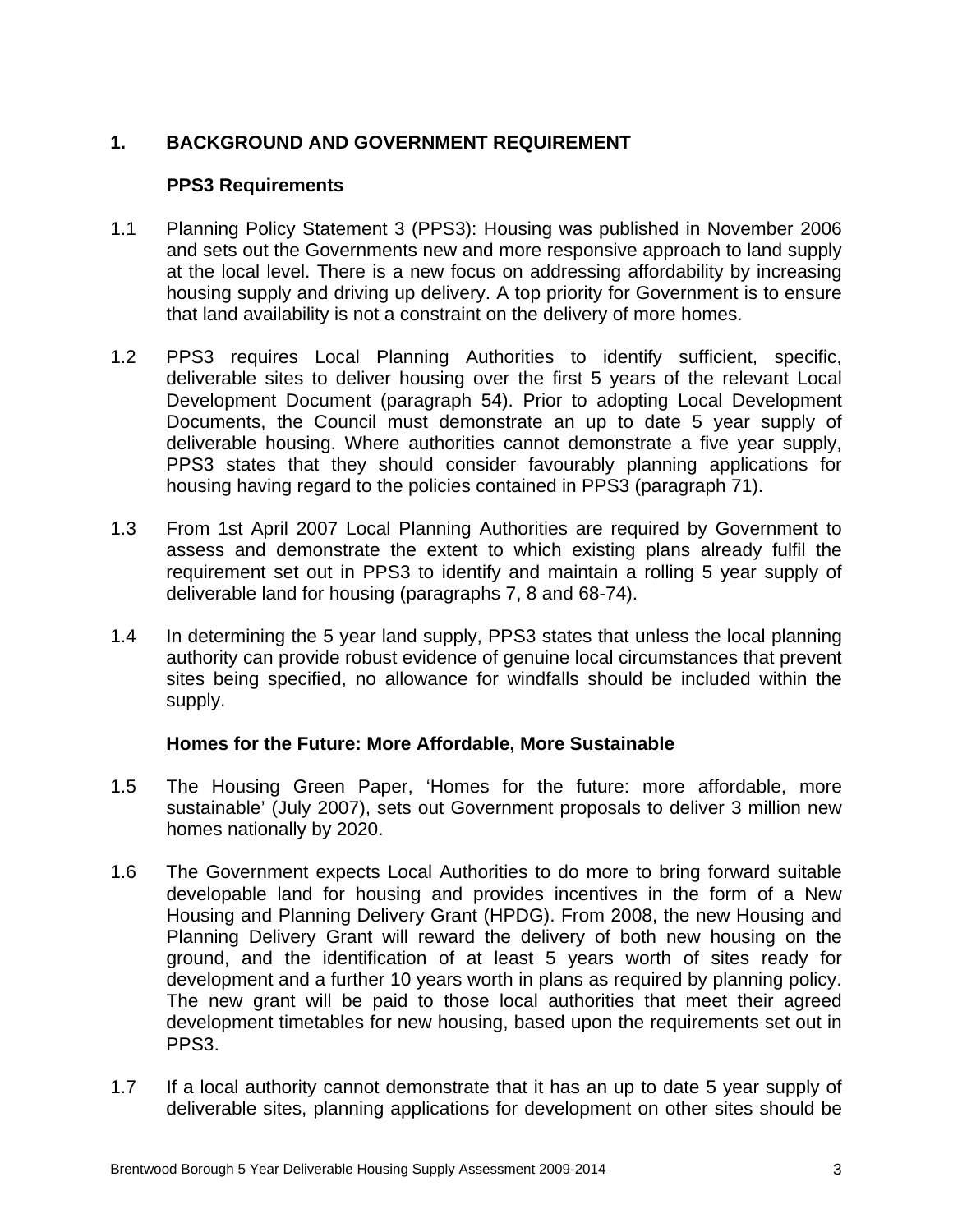considered favourably. If applications relate to sites that are allocated in the overall land supply, but which are not yet in the up to date 5 year supply, local authorities should still consider whether granting planning permission would undermine achievements of their policy objectives.

#### **Demonstrating a 5 year Supply of Deliverable Sites**

- 1.8 The Department for Communities and Local Government (DCLG) have produced guidance on how to assess a 5 year supply. The guidance sets out three main stages to consider when assessing supply, as follows:
	- 1. Identify the housing provision to be delivered over the following 5 years;
	- 2. Identify sites that have potential to deliver housing over the 5 year period, including:
		- a) Housing allocations in the Development Plan,
		- b) Sites that have planning permission (outline or full planning permission that have not been implemented),
		- c) Specific, unallocated brownfield sites that have the potential to make a significant contribution to housing delivery during the 5 year period; and,
	- 3. Assess deliverability of potential sites in terms of paragraph 54 of PPS3.
- 1.9 This paper sets out an assessment of whether or not there is a 5 year supply of deliverable housing land within the Brentwood Borough.
- 1.10 Specific sites are identified that the Council considers are likely to contribute to the delivery of the five years provision. Included are sites already under construction but not yet complete, those with planning permission but where building work has not yet commenced; sites allocated in the Replacement Local Plan; and sites that have potential to come forward for development within the next five years where there is a realistic expectation that development will take place, as identified in the Council's Urban Capacity Study.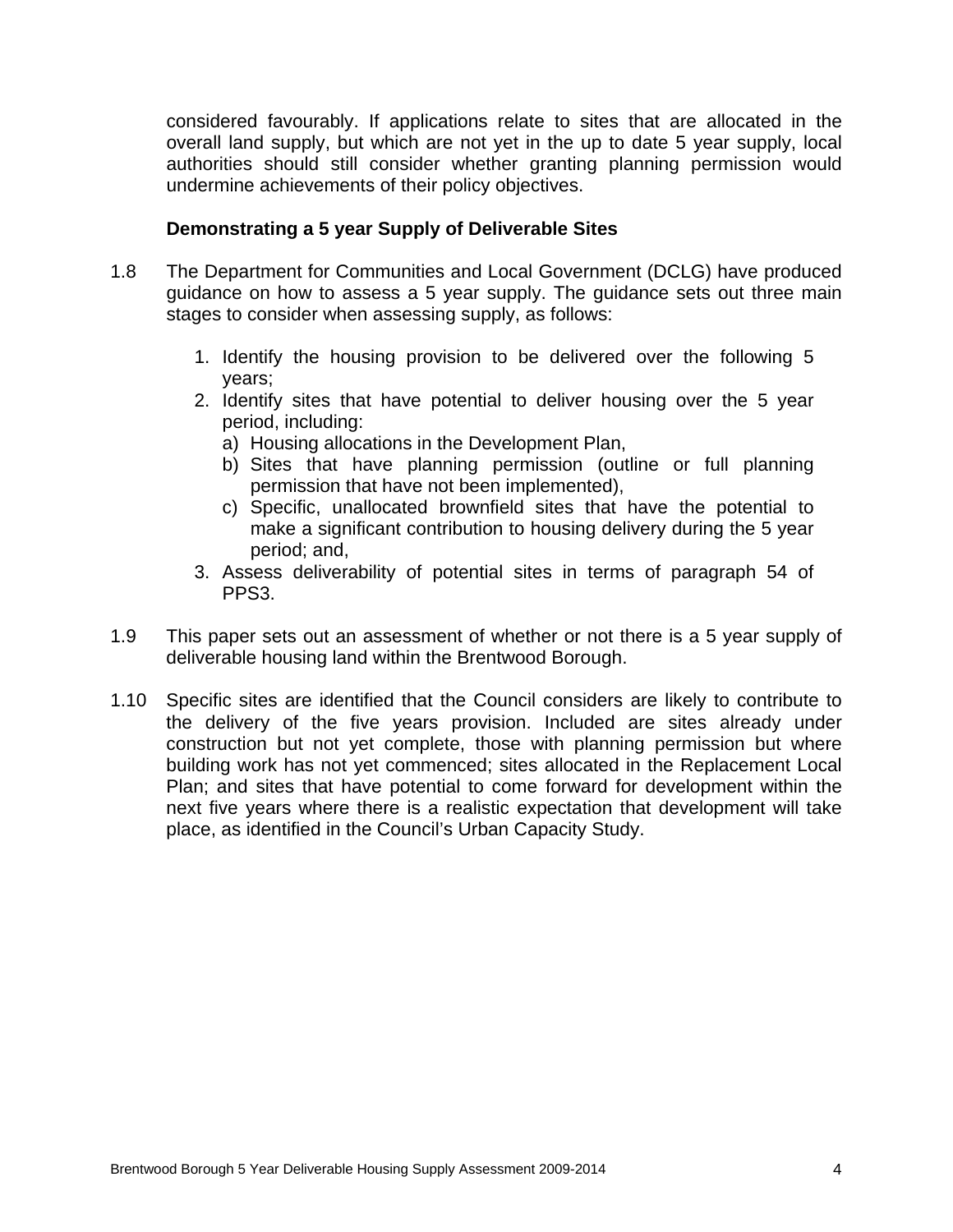# **2. SOURCES OF INFORMATION**

#### **Annual Residential Land Availability Study**

- 2.1 The Residential Land Availability Study is carried out annually on behalf of the Council by Essex County Council as part of a Service Level Agreement (SLA) to monitor and review planning permissions within the Borough.
- 2.2 Detailed information provided within the study is needed for the purposes of the Annual Monitoring Report (AMR) (see PPG12 paragraphs 2.17-2.23). Information includes all planning applications made within the monitoring year for residential development and lists any residential unit gain or loss. Sites fully completed within the year are removed leaving only those sites which have not started or are under construction for the next monitoring year.

#### **Urban Capacity Study**

- 2.3 The previous Planning Policy Guidance Note (PPG) 3 advised that all local authorities should undertake urban capacity studies, which would consider various options in relation to the density of development, mix of house types etc. The Urban Capacity Study is a tool in the Governments 'Plan, Monitor Manage' approach to guide and speed up future housing delivery.
- 2.4 The Brentwood Urban Capacity Study was undertaken in June 2002 (and subsequently updated annually) and assesses the total housing potential of the Borough in order to achieve greater efficiency in the use of Previously Developed Land (PDL) and buildings, and minimise the need for green field land.

#### **Annual Monitoring Report**

- 2.5 The Planning and Compulsory Purchase Act 2004 (The Act) requires every local planning authority to make an annual report to the Secretary of State containing information on the monitoring of the current Local Development Plan. Monitoring these policies enables the assessment of whether objectives are being met in terms of the delivery of housing in line with policy targets.
- 2.6 The Council's fourth AMR was produced for the years 2007/2008. The housing section of the report sets out the large residential sites completed, those with unimplemented or uncompleted planning permissions, and those with potential as identified in the Urban Capacity Study. The appendices of the AMR show housing trajectories for these sites for the period 2001-2024.
- 2.7 The monitoring of the delivery of new housing against the Borough's agreed provision figures is one of the most important core output indicators. The housing trajectories have been used in producing the 5 year housing land supply.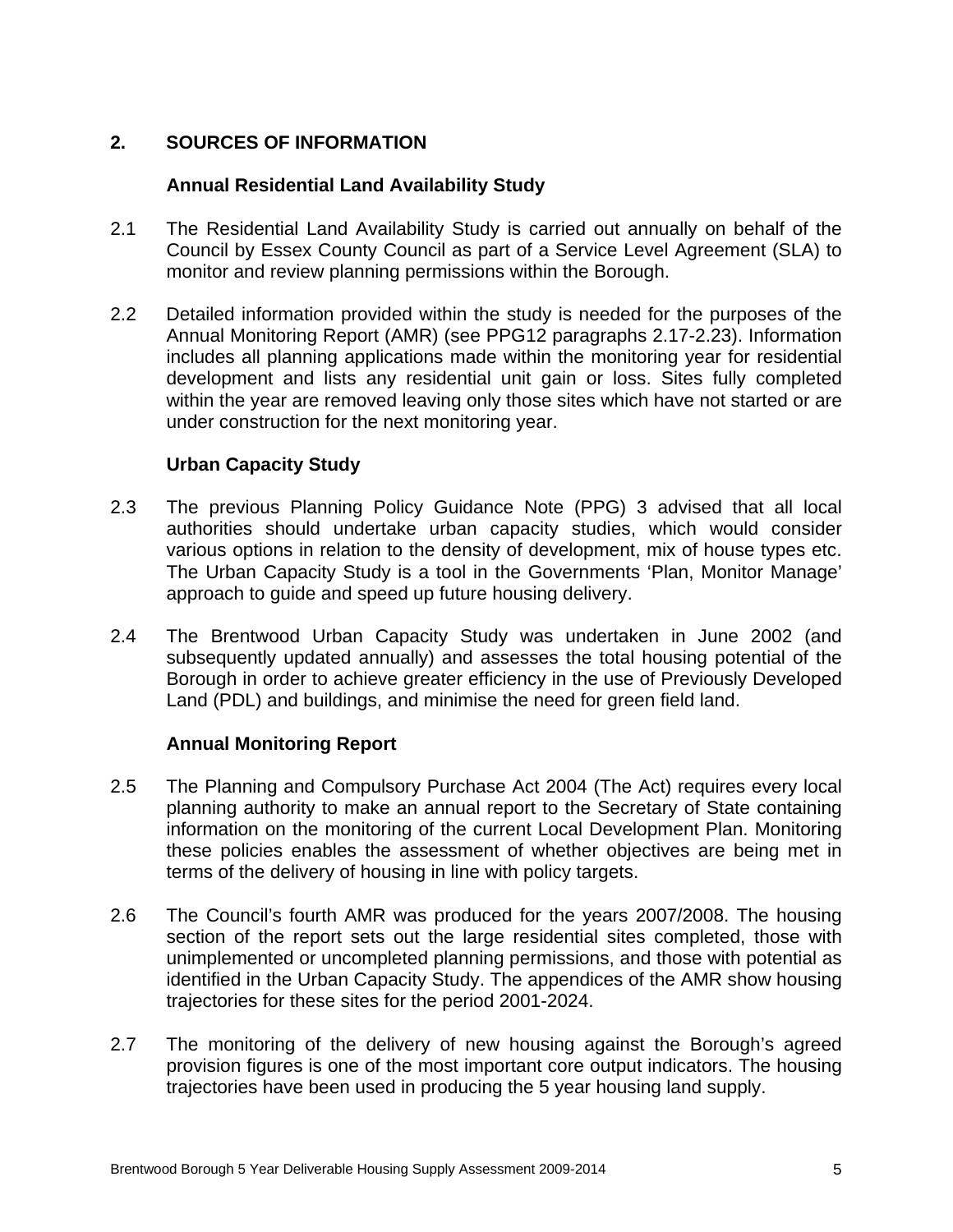#### **Strategic Housing Land Availability Assessment (SHLAA)**

- 2.8 Strategic Housing Land Availability Assessments (SHLAAs) are a new requirement set out in PPS3 (Annex C), and are designed to supersede the Urban Capacity Study. According to DCLG practice guidance the primary role of the SHLAA is to:
	- Identify sites with potential for housing;
	- Assess their housing potential; and
	- Assess when they are likely to be developed.
- 2.9 The SHLAA should aim to identify sufficient specific sites for at least the first 10 years of a plan (minimum), from the anticipated date of its adoption, and ideally for longer than the whole 15 year plan period. Such an assessment would be an important evidence source to inform plan-making, but would not in itself determine whether a site should be allocated for housing development. The assessment would not be a one-off study but would be updated regularly and be an integral part of the AMR process, although a comprehensive first assessment would need to form the basis.
- 2.10 The Council has yet to complete its first SHLAA.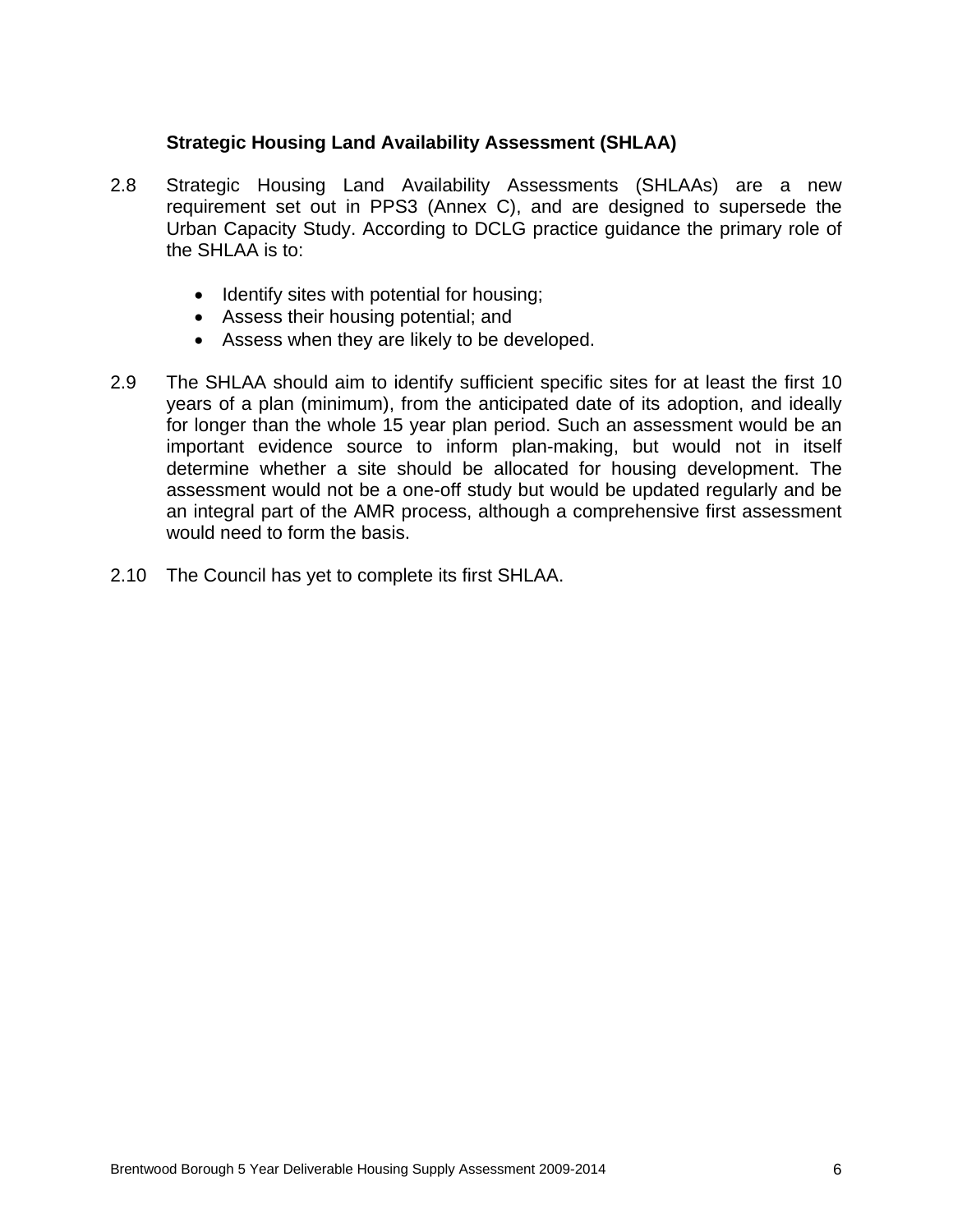#### **3. THE 5 YEAR REQUIREMENT**

- 3.1 The 5 year housing requirement is based on the housing provision figure set out in the strategic development plan. At present this is set out in the Regional Spatial Strategy (RSS), 2001-2021, which was approved by the Secretary of State in May 2008. The Approved RSS provides for a minimum of 3500 dwellings (net) to be built between 2001 and 2021, an average of 175 dwellings per year.
- 3.2 Table 1 sets out the housing provision figures set out in the RSS (2001-2021) and completions to date.
- 3.3 By April 2007 a total of 1134 dwellings were completed, with a residual, therefore, of 2366 for the remaining RSS period, thereby requiring a reduced annual average of 169 dwellings.

| Table 1: Housing Requirement based on the Approved RSS 2001-2021 |                               |                                          |  |  |  |  |  |  |  |
|------------------------------------------------------------------|-------------------------------|------------------------------------------|--|--|--|--|--|--|--|
|                                                                  | Number of<br><b>Dwellings</b> | Average<br><b>Dwellings Per</b><br>Annum |  |  |  |  |  |  |  |
| RSS Housing Provision 2001-2021                                  | 3500                          | 175                                      |  |  |  |  |  |  |  |
| Net Completions 2001-2007                                        | 1134                          | 189                                      |  |  |  |  |  |  |  |
| <b>Residual RSS Provision 2008-2021</b>                          | 2366                          | 169                                      |  |  |  |  |  |  |  |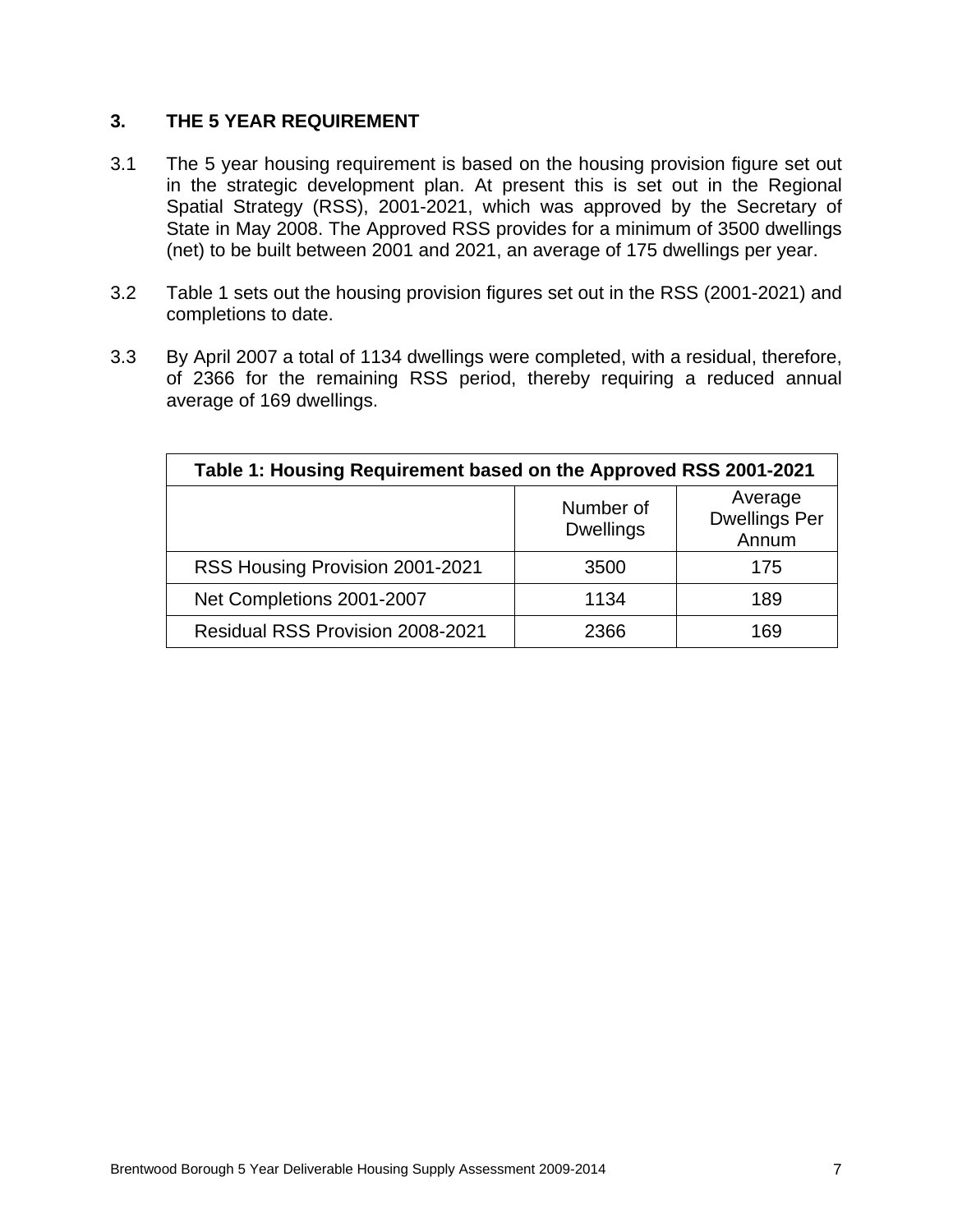## **4. THE 5 YEAR PROVISION FIGURE**

- 4.1 According to advice published by DCLG in 'Demonstrating a 5 year supply of deliverable sites', in order to assess the deliverability of identified potential sites, PPS3 (paragraph 54) states three deliverability criteria that any deliverable site should meet:
	- a) Be available the site is available now;
	- b) Be suitable the site offers a suitable location for development now and would contribute to the creation of sustainable, mixed communities; and
	- c) Be achievable there is a reasonable prospect that housing will be delivered on the site within 5 years.
- 4.2 The Council's 5 year provision figure is based on the assessment of potential sites against these three deliverability criteria. The following sets out how different deliverable site circumstances apply to the criteria:

#### **Available Land**

- Those sites under construction,
- Sites with a planning permission and/or Local Plan allocation,
- Where a developer is in ownership of the site or there is known developer interest, or is marketed for sale.

#### **Suitable Sites**

- Sites with Planning Permission and/or Local Plan allocation,
- Sites that are on Brownfield land that are allocated or acceptable for residential use
- Those sites that have potential to create sustainable and mixed used communities.

#### **Achievable Sites**

- A site that is under construction,
- Sites with no known ownership constraints,
- Sites where there are no known physical or environmental constraints,
- There are no planning conditions or section 106 agreements limiting development within the 5 year period.
- 4.3 The 5 year period is taken as the period beginning 1 April for the forthcoming year at the time of the assessment. The current 5 year period is, therefore, 1 April 2009 to 31 March 2014. The schedule of housing sites in Appendix A to this paper provides details of sites that make up the 5 year supply of deliverable sites. The schedule is summarised in Table 2 and includes sites which are allocated in the Replacement Local Plan; have planning permission and are not yet recorded as fully completed (i.e. not started or under construction) and other sites without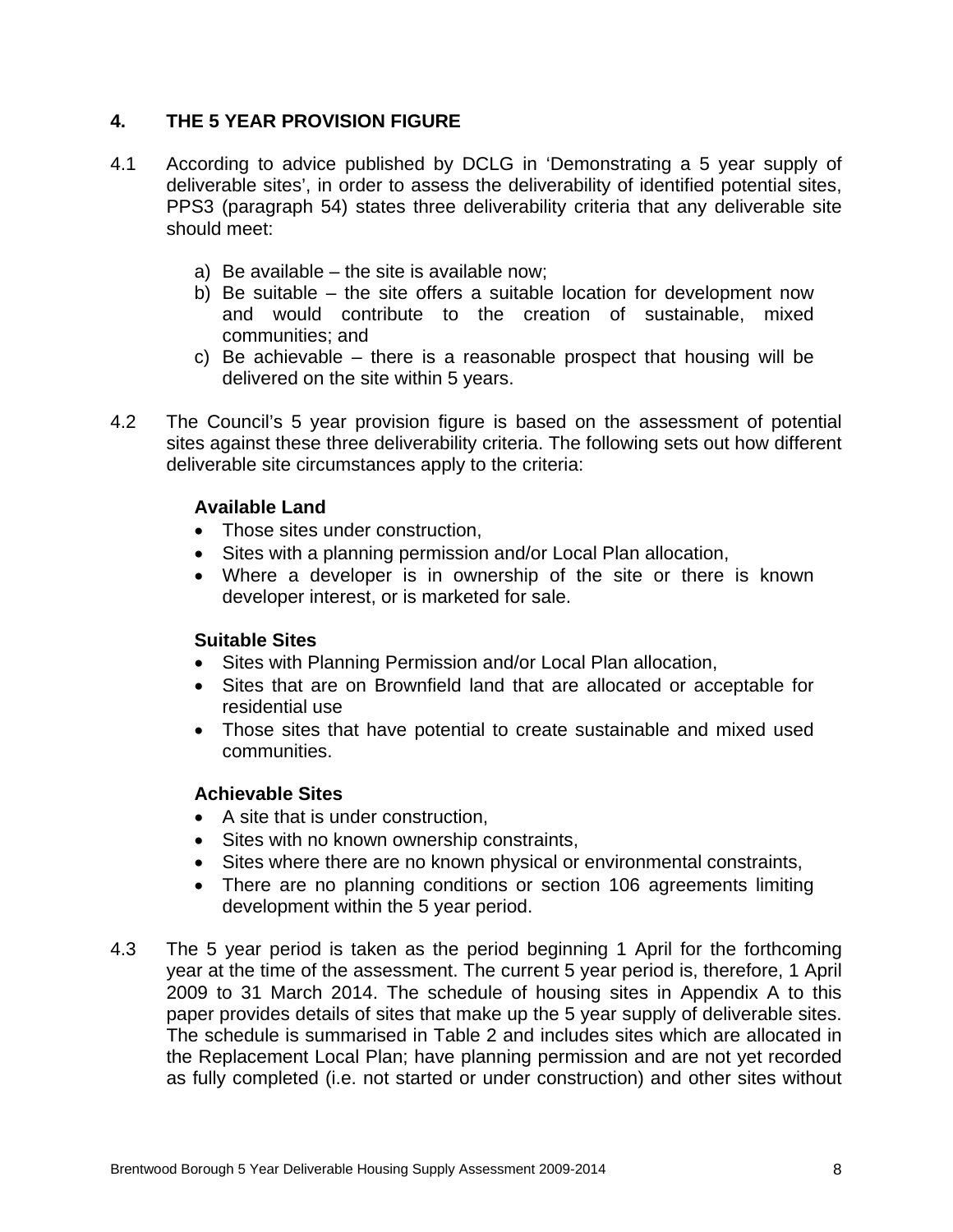planning permission but where there is an expectation that development will occur in the next five years in accordance with local plan policies.

|         | <b>Table 2: Summary of Identified Sites</b>                                                                                                                                                                                                        |                                                                      |                                                       |                                                                 |                    |  |  |  |  |  |  |
|---------|----------------------------------------------------------------------------------------------------------------------------------------------------------------------------------------------------------------------------------------------------|----------------------------------------------------------------------|-------------------------------------------------------|-----------------------------------------------------------------|--------------------|--|--|--|--|--|--|
| Year    | Allocated<br>sites                                                                                                                                                                                                                                 | Unallocated<br>brownfield<br>sites without<br>planning<br>permission | Sites with<br>planning<br>permission<br>(not started) | Sites with<br>planning<br>permission<br>(under<br>construction) | Total<br>dwellings |  |  |  |  |  |  |
| 2009/10 | 0                                                                                                                                                                                                                                                  | 44                                                                   | 53                                                    | 135                                                             | 232                |  |  |  |  |  |  |
| 2010/11 | 32                                                                                                                                                                                                                                                 | 24                                                                   | 107                                                   | 97                                                              | 260                |  |  |  |  |  |  |
| 2011/12 | 68                                                                                                                                                                                                                                                 | 41                                                                   | 181                                                   | 0                                                               | 290                |  |  |  |  |  |  |
| 2012/13 | 40                                                                                                                                                                                                                                                 | 0                                                                    | 111                                                   | 0                                                               | 151                |  |  |  |  |  |  |
| 2013/14 | 40                                                                                                                                                                                                                                                 | 0                                                                    | 0                                                     | 0                                                               | 40                 |  |  |  |  |  |  |
| Total   | 180                                                                                                                                                                                                                                                | 109                                                                  | 452                                                   | 232                                                             | 973                |  |  |  |  |  |  |
|         | *The Approved RSS requires Brentwood Borough to deliver an average of 175 dwellings per annum.<br>However, with the dwellings already completed by April 2007, the resultant residual housing requirement is<br>reduced to 169 dwellings per annum |                                                                      |                                                       |                                                                 |                    |  |  |  |  |  |  |

4.4 Table 2 makes no allowance for windfalls, or small Brownfield sites without planning permission, in the calculation of the 5 year supply of 973 dwellings. PPS3 states that windfalls should not be included in the study. However, windfalls have been a continuous supply of housing in the Borough for a number of years and are expected to contribute additional housing supply in the future. Based on historic figures for both large and small windfall completions it is considered justifiable to include 78 dwellings on windfall sites in the final year of the 5 year supply (2013/2014), at which time it is projected that existing planning permissions would have been completed. Clearly further permissions will be granted on sites as yet unidentified (windfalls) and therefore it is estimated that taking into account this, as yet unidentifiable supply, the total 5 year supply would be 1051 dwellings.

#### **How Many Years Deliverable Land?**

- 4.5 Brentwood Borough has, therefore, an overall amount of identifiable and deliverable housing land supply for 973 dwellings over the next five years. That is 128 dwellings more than the current RSS 5 year requirement (15%). This equates to a housing land supply of 5.76 years as set out in Table 3.
- 4.6 If account is taken of windfall supply, the total would be 1051 dwellings, which is 206 dwellings more than the current requirement (24.4%) and equates to a housing land supply of 6.22 years.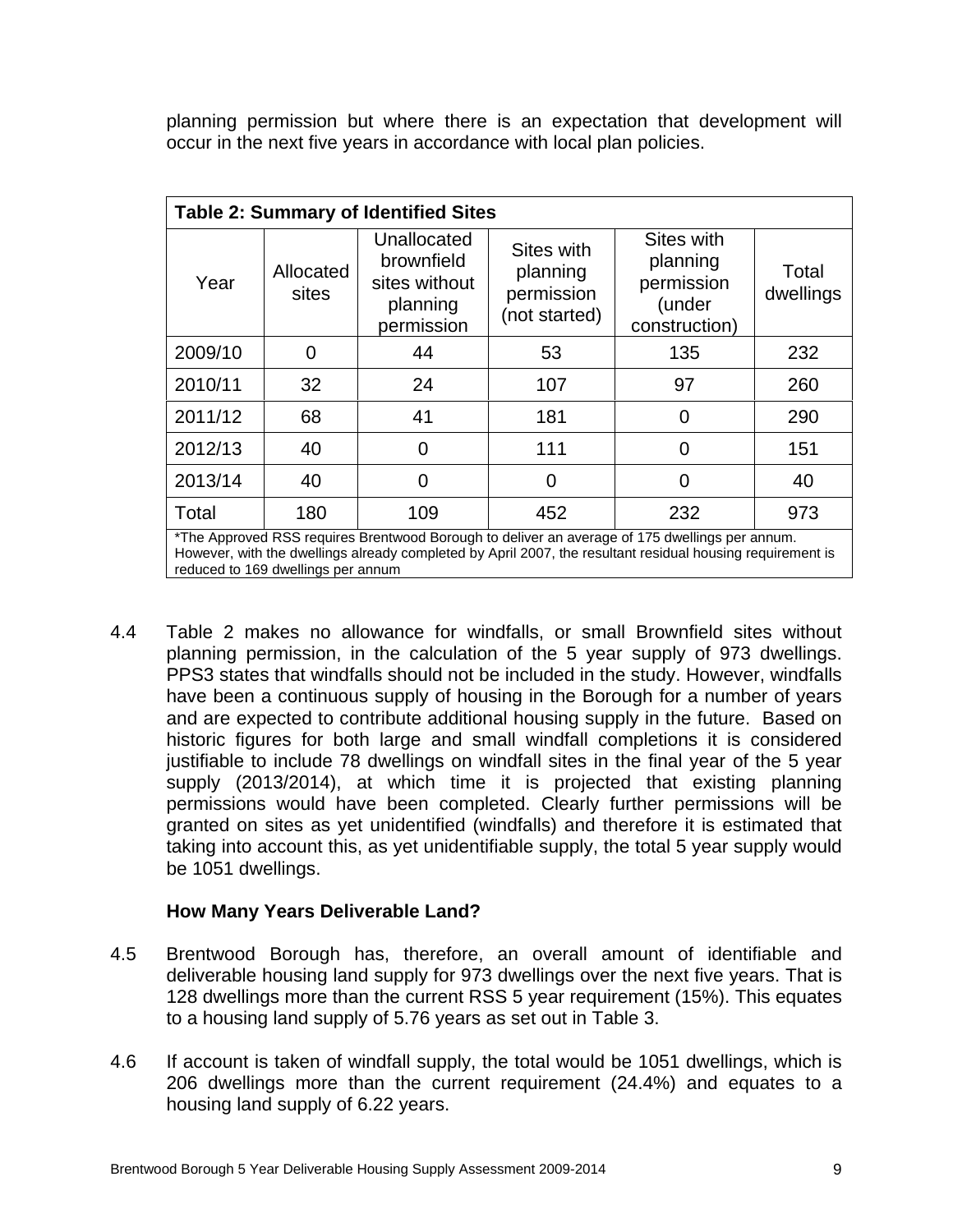| Table 3: Summary of 5 Year Deliverable Housing Supply - 1 April 2009 to<br>31 March 2014 |               |  |  |  |  |  |  |  |
|------------------------------------------------------------------------------------------|---------------|--|--|--|--|--|--|--|
| Approved RSS 5 Year requirement                                                          | 845 dwellings |  |  |  |  |  |  |  |
| Approved RSS Annual Average requirement                                                  | 169 dwellings |  |  |  |  |  |  |  |
| <b>Total Identifiable Five Year Supply</b>                                               | 973 dwellings |  |  |  |  |  |  |  |
| Annual average supply                                                                    | 195 dwellings |  |  |  |  |  |  |  |
| Excess supply over requirement for 5 year<br>period                                      | 128 dwellings |  |  |  |  |  |  |  |
| How many years housing supply?                                                           | 5.76 years    |  |  |  |  |  |  |  |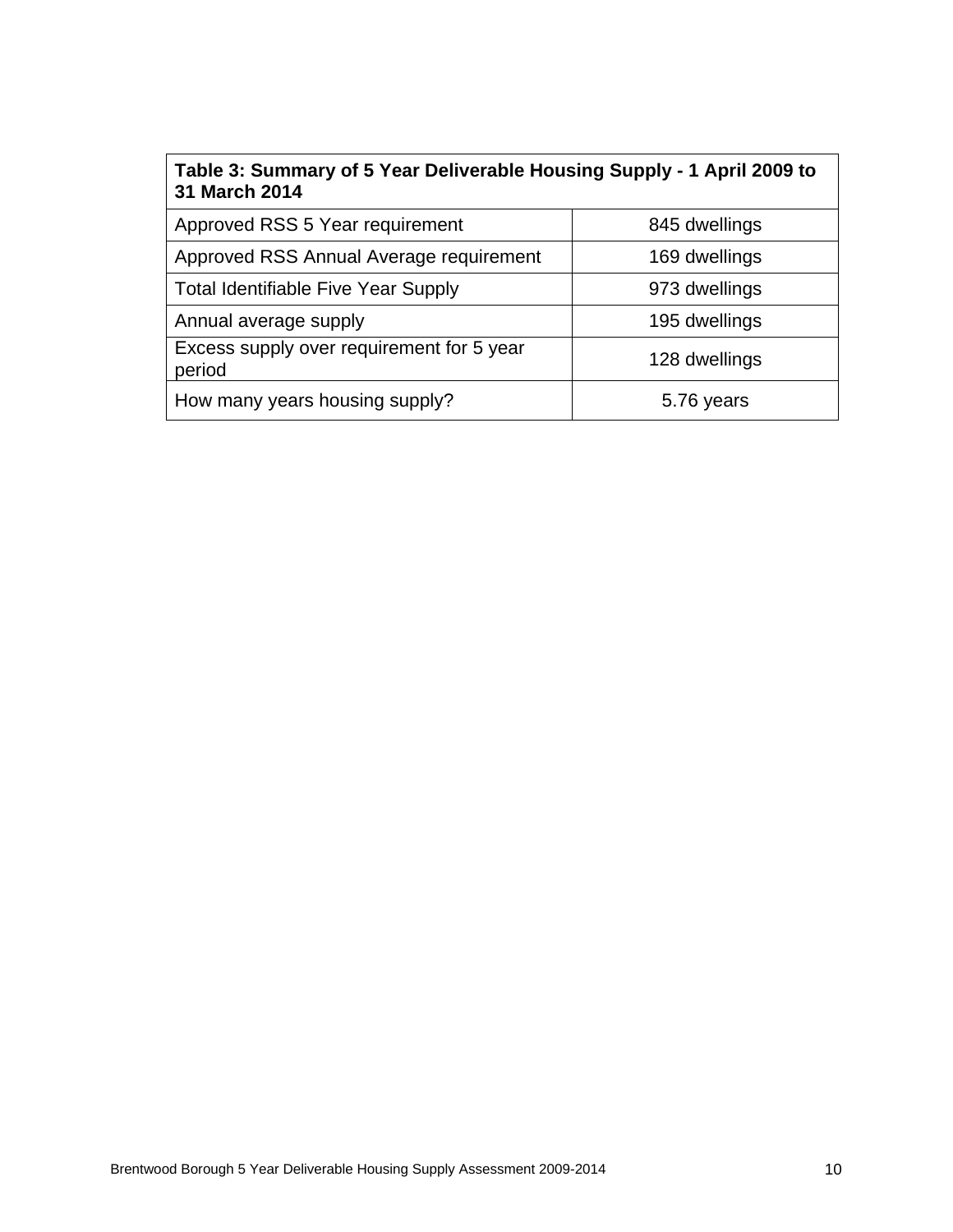## **5. CONCLUSION**

- 5.1 The assessment set out in this paper shows that Brentwood can demonstrate a 5 year deliverable supply of housing.
- 5.2 In line with national guidance this study will be revised and updated every 12 months, linked to the Annual Monitoring Report (AMR) and based on the Annual Residential Land Availability Study released in the second half of each year.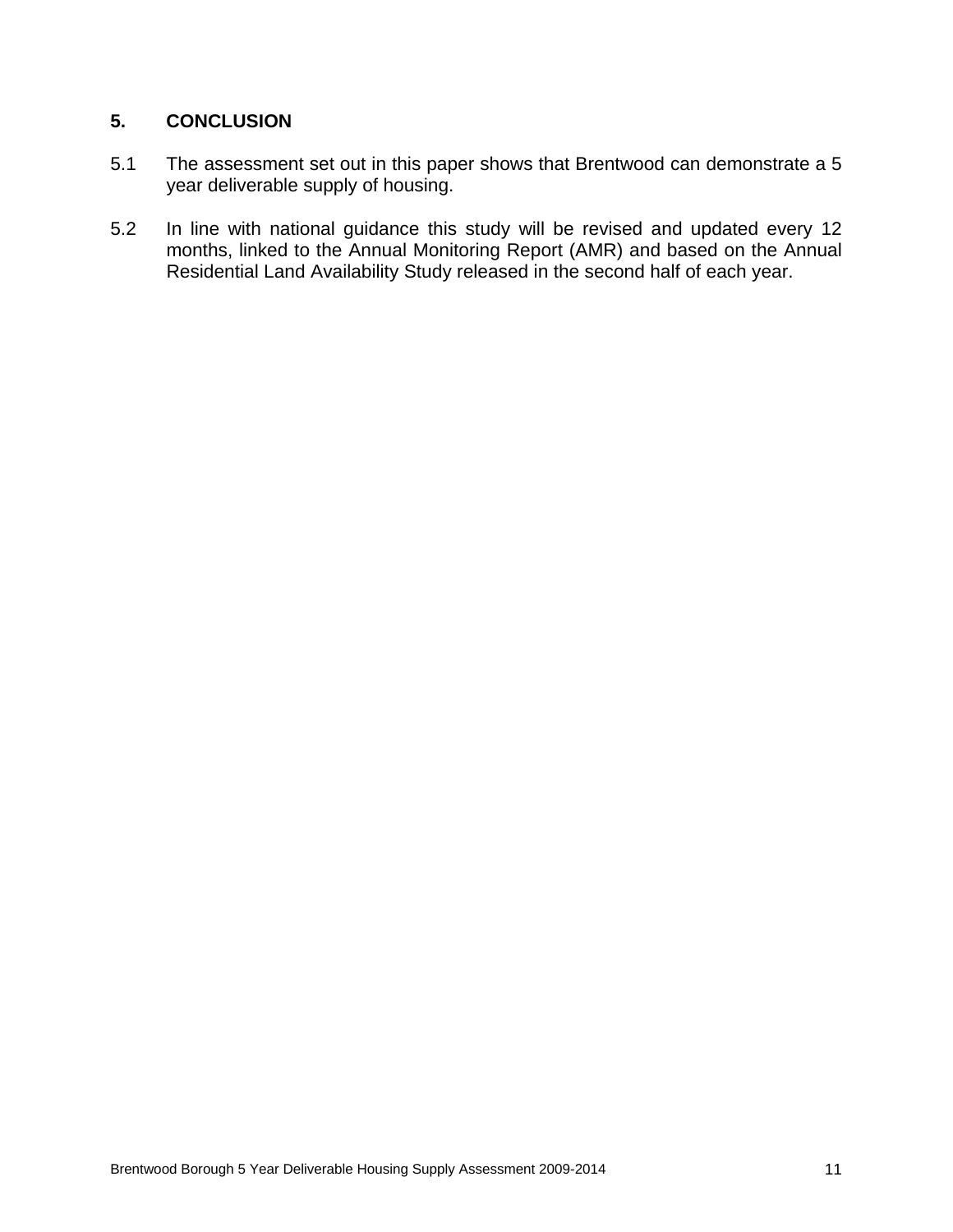# **USEFUL REFERENCES**

Planning Policy Statement 3: Housing (2006) http://www.communities.gov.uk/publications/planningandbuilding/pps3housing

Planning Inspectorate http://www.planninginspectorate.gov.uk/pins/advice\_for\_insp/advice\_produced\_by\_dclg.htm

Housing Green paper http://www.communities.gov.uk/publications/housing/homesforfuture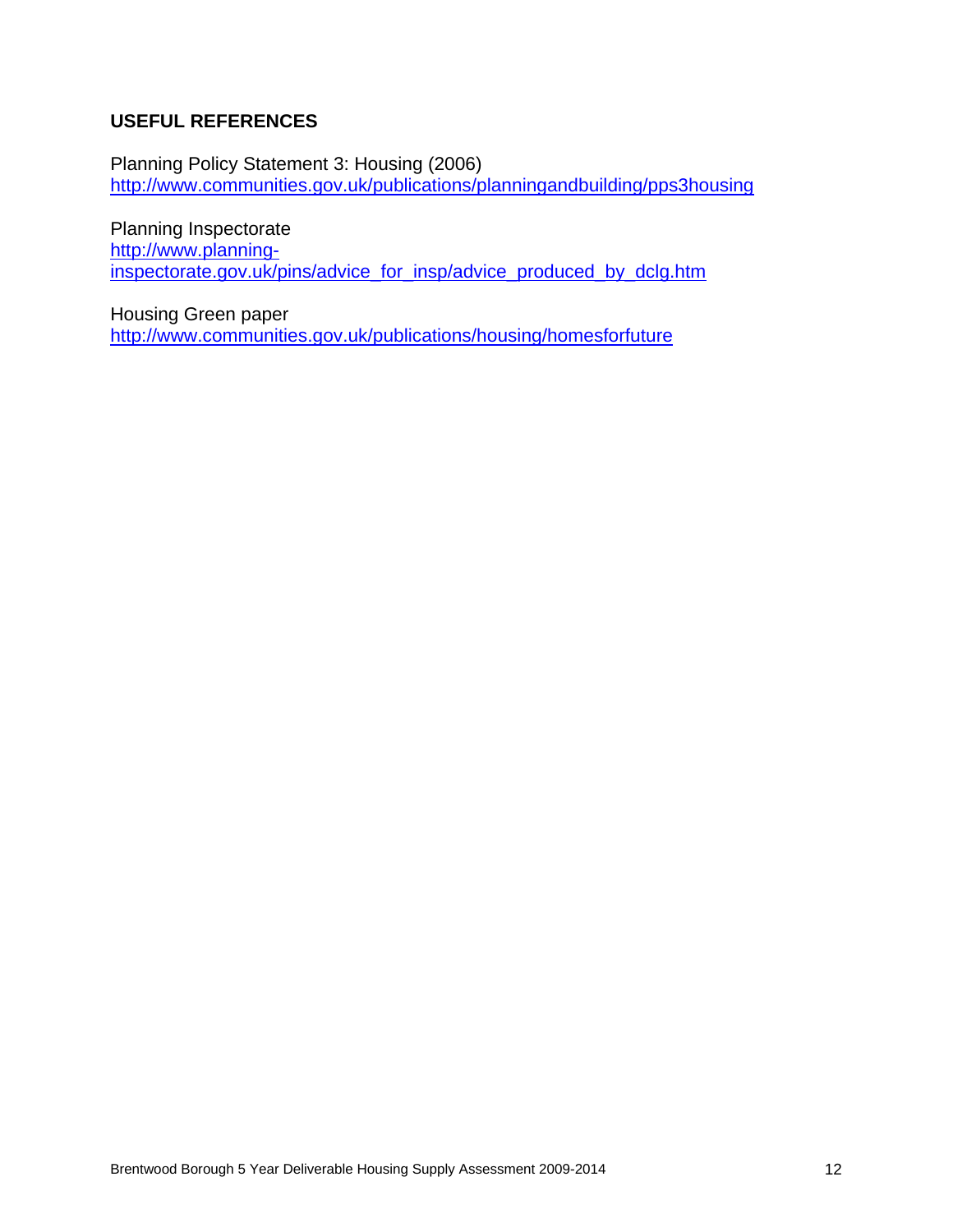# **APPENDIX A: 5 YEAR HOUSING SUPPLY (APRIL 2009 – MARCH 2014)**

| <b>Allocated Sites</b> |  |
|------------------------|--|
|                        |  |

| <b>Site</b>                                                                                         | Area<br>(Ha) | <b>Total</b><br><b>Dwellings</b><br>(gross/net) | <b>Outstanding</b><br><b>Dwellings</b> | 2008/09        | 2009/10        | 2010/11 | 2011/12 | 2012/13  | 2013/14        |
|-----------------------------------------------------------------------------------------------------|--------------|-------------------------------------------------|----------------------------------------|----------------|----------------|---------|---------|----------|----------------|
| Little Highwood Hospital, Brentwood                                                                 | 2.68         | 72/72                                           | 72                                     |                |                | 32      | 40      |          |                |
| Highwood Hospital, Brentwood                                                                        | 5.19         | 108/108                                         | 108                                    |                |                |         | 28      | 40       | 40             |
| <b>Total</b>                                                                                        | 7.87         | 180/180                                         | 180                                    | $\overline{0}$ | $\overline{0}$ | 32      | 68      | 40       | 40             |
| Total Area by Year (Ha.)                                                                            |              |                                                 |                                        | 0.00           | 0.00           | 1.15    | 2.94    | 1.89     | 1.89           |
| <b>Unallocated Brown Field Sites without Planning Permission</b>                                    |              |                                                 |                                        |                |                |         |         |          |                |
| <b>Site</b>                                                                                         | Area<br>(Ha) | <b>Total</b><br><b>Dwellings</b><br>(gross/net) | <b>Outstanding</b><br><b>Dwellings</b> | 2008/09        | 2009/10        | 2010/11 | 2011/12 | 2012/13  | 2013/14        |
| Former Sam's Nightclub, Brentwood (now with pp)                                                     | 0.44         | 54/54                                           | 54                                     |                | 30             | 24      |         |          |                |
| William Hunter Way Car Park, Brentwood                                                              | 0.16         | 14/14                                           | 14                                     |                | 14             |         |         |          |                |
| Essex Fire HQ, Rayleigh Road, Hutton                                                                | 1.26         | 41/41                                           | 41                                     |                |                |         | 41      |          |                |
| <b>Total</b>                                                                                        | 1.86         | 109/109                                         | 109                                    | $\Omega$       | 44             | 24      | 41      | $\Omega$ | $\mathbf{0}$   |
| Total Area by Year (Ha.)                                                                            |              |                                                 |                                        | 0.00           | 0.42           | 0.18    | 1.26    | 0.00     | 0.00           |
| Large Sites (12 dwellings or more gross) with Planning Permission as at 31 March 2008 (Not Started) |              |                                                 |                                        |                |                |         |         |          |                |
| <b>Site</b>                                                                                         | Area<br>(Ha) | <b>Total</b><br><b>Dwellings</b><br>(gross/net) | <b>Outstanding</b><br><b>Dwellings</b> | 2008/09        | 2009/10        | 2010/11 | 2011/12 | 2012/13  | 2013/14        |
| St Charles Youth Treatment Centre, Brentwood                                                        | 6.79         | 120/120                                         | 120                                    |                |                | 40      | 40      | 40       |                |
| 43-53 Ingrave Road, Brentwood                                                                       | 0.23         | 15/11                                           | 11                                     |                |                | 11      |         |          |                |
| St Helens RC Infants School, Queens Road, Brentwood                                                 | 0.41         | 40/40                                           | 40                                     |                |                |         | 20      | 20       |                |
| Land rear of the Grange, 93 Queens Road, Brentwood                                                  | 0.35         | 12/12                                           | 12                                     |                |                | 12      |         |          |                |
| Former Holly Trees School & 31 Junction Road, Warley                                                | 0.29         | 32/31                                           | 31                                     |                |                |         | 15      | 16       |                |
| 122-124 Station Road, West Horndon                                                                  | 0.16         | 13/11                                           | 11                                     |                |                |         | 11      |          |                |
| Land rear of Sylvia Avenue/Brindles Close, Hutton                                                   | 1.09         | 33/32                                           | 32                                     |                |                |         | 16      | 16       |                |
| Land adj Britannia Road & 19 Tyrrel Rise, Warley                                                    | 0.26         | 14/8                                            | 8                                      |                | 8              |         |         |          |                |
| <b>Total</b>                                                                                        | 9.58         | 279/265                                         | 265                                    | $\mathbf{0}$   | 8              | 63      | 102     | 92       | $\overline{0}$ |
| Total Area by Year (Ha.)                                                                            |              |                                                 |                                        | 0.00           | 0.26           | 2.84    | 3.32    | 3.16     | 0.00           |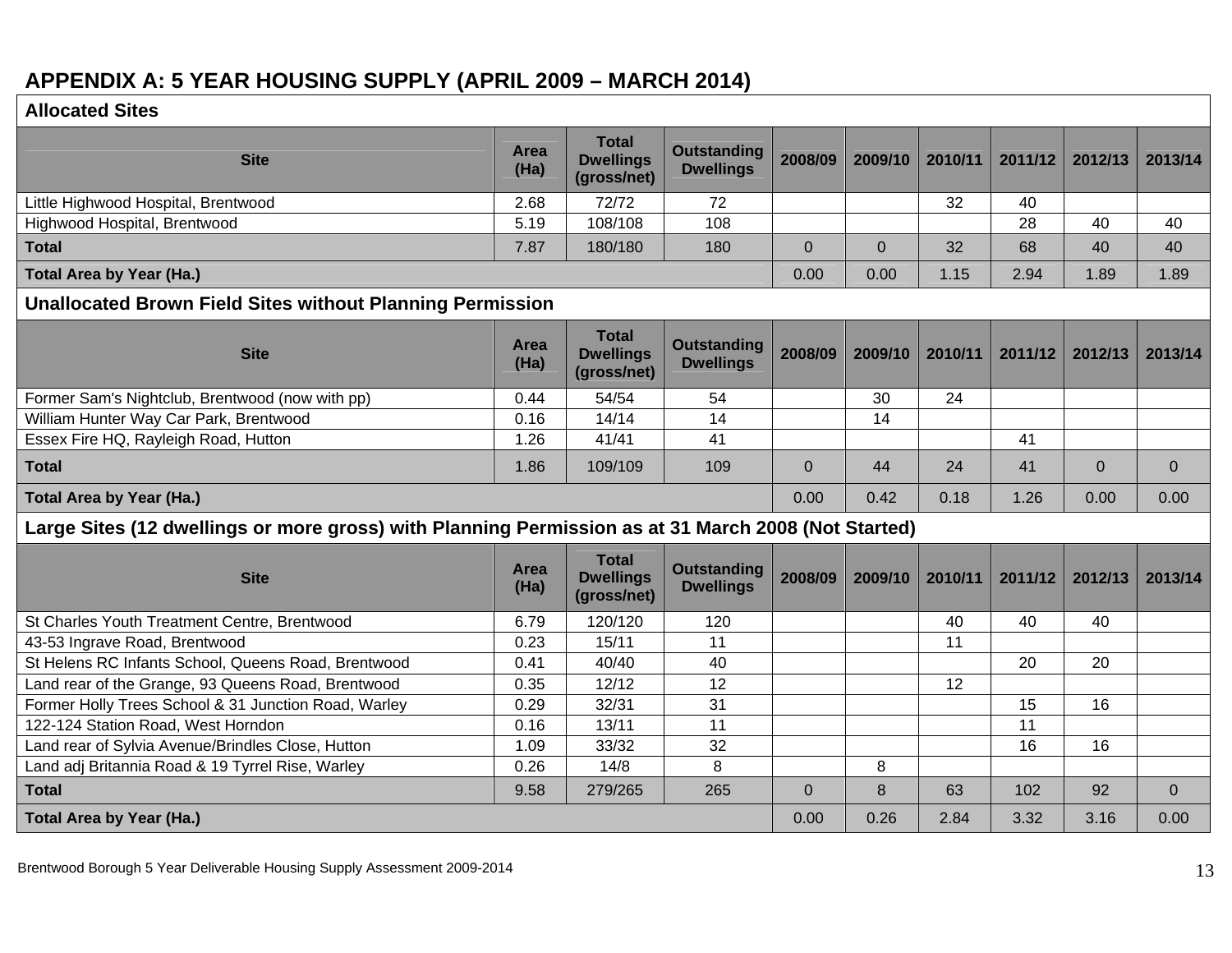| Small Sites (11 dwellings or less gross) with Planning Permission as at 31 March 2008 (Not Started) |              |                                                 |                                        |         |                |                |                |                |         |
|-----------------------------------------------------------------------------------------------------|--------------|-------------------------------------------------|----------------------------------------|---------|----------------|----------------|----------------|----------------|---------|
| <b>Site</b>                                                                                         | Area<br>(Ha) | <b>Total</b><br><b>Dwellings</b><br>(gross/net) | <b>Outstanding</b><br><b>Dwellings</b> | 2008/09 | 2009/10        | 2010/11        | 2011/12        | 2012/13        | 2013/14 |
| 5 Security House, Ongar Road, Brentwood                                                             | 0.01         | 1/1                                             | 1                                      |         | 1              |                |                |                |         |
| Imperial Peking, 67A High Street, Brentwood                                                         | 0.02         | $\overline{1/1}$                                | $\overline{1}$                         |         | $\mathbf{1}$   |                |                |                |         |
| 12 Western Road, Brentwood                                                                          | 0.03         | $\overline{2/1}$                                | $\mathbf{1}$                           |         |                | $\mathbf{1}$   |                |                |         |
| 242 Ongar Road, Brentwood                                                                           | 0.03         | 2/1                                             | $\mathbf{1}$                           |         |                |                | $\mathbf{1}$   |                |         |
| 105 High Street Brentwood                                                                           | 0.02         | 3/3                                             | 3                                      |         | 3              |                |                |                |         |
| 3 High Street, Brentwood                                                                            | 0.01         | 1/1                                             | 1                                      |         |                |                | $\mathbf{1}$   |                |         |
| 63-65 High Street, Brentwood                                                                        | 0.09         | 10/10                                           | 10                                     |         |                |                | 10             |                |         |
| 49 Ongar Road, Brentwood                                                                            | 0.01         | 1/1                                             | $\mathbf 1$                            |         |                |                | $\mathbf 1$    |                |         |
| Brentwood Academy Health & Beauty, 7-11 Ongar Road,<br>Brentwood                                    | 0.03         | 2/2                                             | $\overline{2}$                         |         |                |                | $\overline{2}$ |                |         |
| 21 The Vale, Brentwood                                                                              | 0.01         | 1/1                                             | 1                                      |         |                |                | $\mathbf{1}$   |                |         |
| 21 & 23 Eastfield Road, Brentwood                                                                   | 0.04         | 4/2                                             | $\overline{2}$                         |         |                | $\overline{2}$ |                |                |         |
| On land next to 22 Regency Court, Brentwood                                                         | 0.02         | 1/1                                             | 1                                      |         | $\mathbf{1}$   |                |                |                |         |
| 96 Queens Road, Brentwood                                                                           | 0.04         | 4/4                                             | $\overline{\mathbf{4}}$                |         |                | 4              |                |                |         |
| Ingrave Community Centre, Knights Way, Brentwood                                                    | 0.23         | 3/3                                             | 3                                      |         | 3              |                |                |                |         |
| Rose Valley House, Rose Bank, Brentwood                                                             | 0.30         | 9/8                                             | 8                                      |         |                | 4              | $\overline{4}$ |                |         |
| Adj to 34 Running Waters, Brentwood                                                                 | 0.01         | 1/1                                             | $\mathbf{1}$                           |         |                | $\mathbf{1}$   |                |                |         |
| 31 Queens Road, Brentwood                                                                           | 0.09         | 6/5                                             | 5                                      |         |                |                | 5              |                |         |
| Brentwood Arcade & Chambers, High Street, Brentwood                                                 | 0.08         | 9/9                                             | 9                                      |         |                |                | 5              | $\overline{4}$ |         |
| 28 Kings Road, Brentwood                                                                            | 0.02         | 1/1                                             | $\mathbf 1$                            |         |                |                | $\mathbf{1}$   |                |         |
| 25 Warley Hill and 4-6 Crescent Road, Brentwood                                                     | 0.04         | 7/7                                             | $\overline{7}$                         |         | 4              | 3              |                |                |         |
| Land rear of 54 Cromwell Road, Brentwood                                                            | 0.05         | 2/2                                             | $\overline{2}$                         |         |                | $\overline{2}$ |                |                |         |
| 7 Honeypot Lane, Brentwood                                                                          | 0.06         | 2/1                                             | $\mathbf{1}$                           |         |                | $\mathbf{1}$   |                |                |         |
| Land rear of 65-67 Cromwell Road, Warley                                                            | 0.03         | 4/4                                             | 4                                      |         |                |                | $\overline{4}$ |                |         |
| 1 Fox Hatch, Kelvedon Hatch                                                                         | 0.03         | 1/1                                             | $\mathbf{1}$                           |         | $\mathbf{1}$   |                |                |                |         |
| Knaves Hall, Warren Lane, Doddinghurst                                                              | 0.47         | $-1/-1$                                         | $-1$                                   |         | $-1$           |                |                |                |         |
| Greenways, School Road, Kelvedon Hatch, Brentwood                                                   | 0.19         | 4/4                                             | $\overline{4}$                         |         | $\overline{4}$ |                |                |                |         |
| 30 Stocks Lane, Kelvedon Hatch, Brentwood                                                           | 0.03         | 1/1                                             | $\mathbf{1}$                           |         |                | $\mathbf{1}$   |                |                |         |
| Searchlight, School Road, Kelvedon Hatch                                                            | 0.13         | 3/2                                             | $\overline{2}$                         |         |                |                | $\overline{2}$ |                |         |
| 164 Brentwood Road, Herongate, Brentwood                                                            | 0.03         | 1/1                                             | $\mathbf{1}$                           |         |                | $\mathbf 1$    |                |                |         |
| Land adj to 31 Middle Road, Ingrave                                                                 | 0.04         | 1/1                                             | 1                                      |         | $\mathbf 1$    |                |                |                |         |
| Little Warley Hall Farm, Warley Hall Lane, Little Warley,<br>Brentwood (GF)                         | 0.29         | 1/1                                             | $\mathbf 1$                            |         |                | $\mathbf 1$    |                |                |         |
| 191 Thorndon Avenue, West Horndon                                                                   | 0.17         | 9/9                                             | 9                                      |         | 9              |                |                |                |         |
| 23 Cory Drive, Hutton                                                                               | 0.05         | 1/1                                             | 1                                      |         | $\mathbf{1}$   |                |                |                |         |

Brentwood Borough 5 Year Deliverable Housing Supply Assessment 2009-2014 14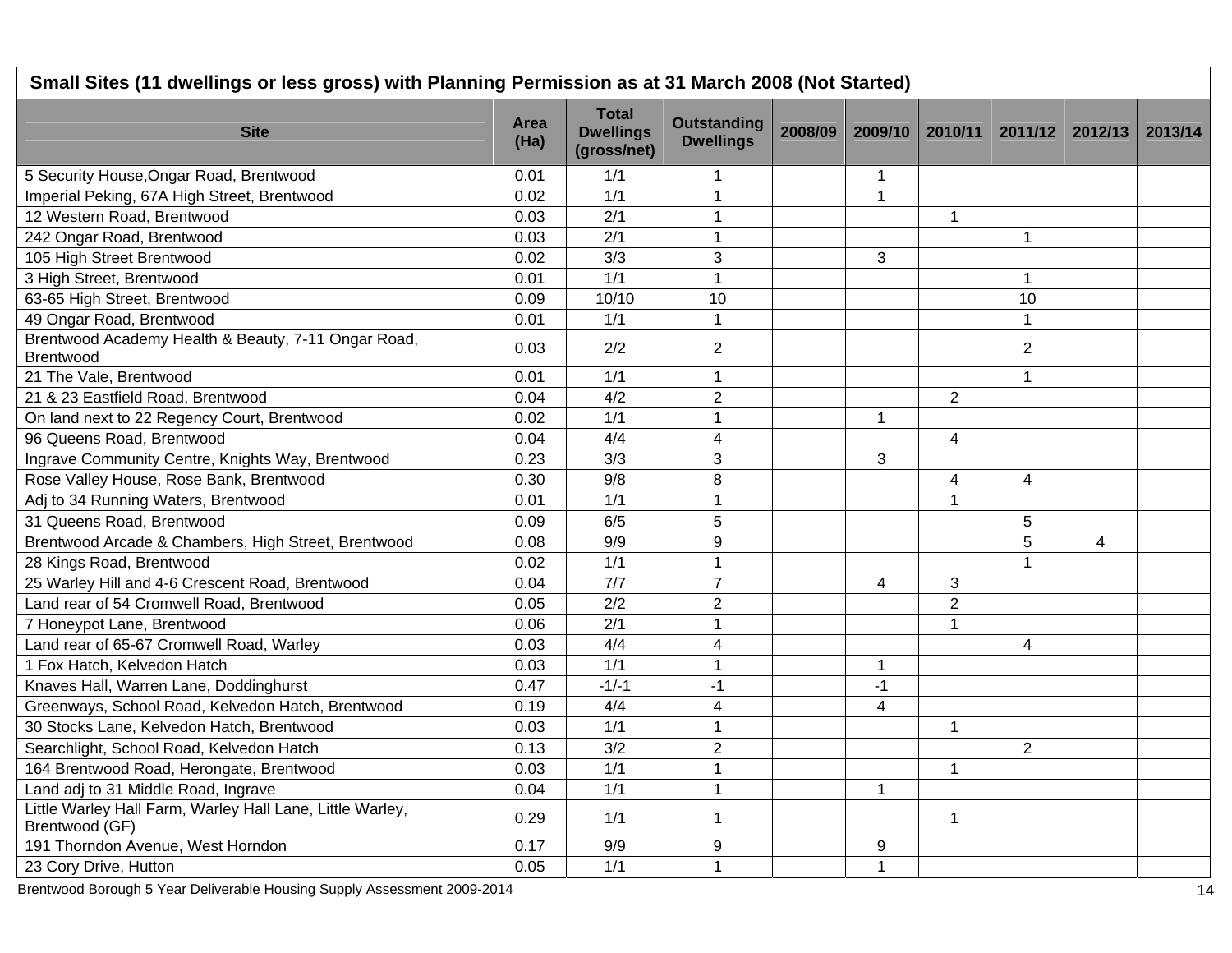| Land at Eversley, Kingsley Road, Hutton                                    | 0.05 | 1/1              | $\mathbf{1}$   |              |                |                | $\mathbf{1}$   |                |  |
|----------------------------------------------------------------------------|------|------------------|----------------|--------------|----------------|----------------|----------------|----------------|--|
| Adj 99 Hutton Drive, Hutton                                                | 0.02 | 1/1              | $\mathbf 1$    |              |                |                | $\mathbf 1$    |                |  |
| Larkrise Farm, The Tyburns, Hutton                                         | 0.10 | 1/1              | $\mathbf{1}$   |              |                |                | $\mathbf{1}$   |                |  |
| 1 Kelvedon Close Hutton                                                    | 0.02 | 1/1              | 1              |              | 1              |                |                |                |  |
| 201-207 Rayleigh Road, Hutton                                              | 0.10 | 4/4              | $\overline{4}$ |              |                | 4              |                |                |  |
| Land at 10 Alexander Lane, Shenfield                                       | 0.02 | $\overline{2/2}$ | $\overline{2}$ |              | $\overline{2}$ |                |                |                |  |
| 12 Alexander Lane, Shenfield                                               | 0.02 | 2/2              | $\overline{2}$ |              | $\overline{2}$ |                |                |                |  |
| St Ninian, Alexander Lane, Hutton                                          | 0.09 | 7/6              | 6              |              |                |                | 6              |                |  |
| Grasmere, Alexander Lane, Hutton                                           | 0.08 | 5/4              | 4              |              |                |                | $\overline{4}$ |                |  |
| Land Adj Solheim, Alexander Lane, Hutton                                   | 0.09 | 1/1              | $\mathbf{1}$   |              |                |                | $\mathbf{1}$   |                |  |
| 32 Woodland Avenue, Hutton                                                 | 0.02 | 1/1              | $\mathbf 1$    |              |                |                | $\mathbf{1}$   |                |  |
| Land at Herons, Heronway, Hutton Mount, Brentwood                          | 0.15 | 1/1              | $\mathbf{1}$   |              | $\mathbf 1$    |                |                |                |  |
| Long Ridings, Roundwood Avenue, Hutton, Brentwood                          | 0.4  | 3/2              | $\overline{2}$ |              | $\overline{2}$ |                |                |                |  |
| Land north of Langaford Way, r/o Woodland Thatch/Little Spinney,<br>Hutton | 0.23 | 2/2              | $\overline{2}$ |              | $\overline{2}$ |                |                |                |  |
| Rear of Netherton & Three Hedges, Hutton Mount                             | 0.70 | 5/5              | 5              |              |                |                | 5              |                |  |
| Land rear of 118a High Street, Ingatestone                                 | 0.17 | 9/9              | 9              |              |                |                | 5              | $\overline{4}$ |  |
| Land at 51 High Street, Ingatestone, Brentwood                             | 0.02 | 3/3              | 3              |              |                |                |                | 3              |  |
| Land to rear ofd 28-30 Pine Drive, Ingatestone                             | 0.07 | 1/1              | $\mathbf{1}$   |              |                | 1              |                |                |  |
| Brickhouse Farm, Doddinghurst Road, Pilgrims Hatch (GF)                    | 0.11 | 1/1              | $\mathbf{1}$   |              |                | $\mathbf{1}$   |                |                |  |
| Land adj 14 Lancaster Close, Pilgrims Hatch                                | 0.05 | 2/2              | $\sqrt{2}$     |              |                | $\overline{2}$ |                |                |  |
| 87 Hatch Road, Pilgrims Hatch                                              | 0.02 | 1/1              | $\mathbf{1}$   |              |                |                | $\mathbf 1$    |                |  |
| Land adj 367 Ongar Road, Pilgrims Hatch                                    | 0.03 | 1/1              | $\mathbf{1}$   |              |                |                | $\mathbf{1}$   |                |  |
| 3 Albany Road, Pilgrims Hatch, Brentwood                                   | 0.02 | 1/1              | $\overline{1}$ |              |                |                |                | 1              |  |
| 50 Balmoral Road, Pilgrims Hatch                                           | 0.02 | 1/1              | $\mathbf{1}$   |              |                |                | $\mathbf{1}$   |                |  |
| Alexander House, Alexander Lane, Shenfield                                 | 0.33 | 2/2              | $\overline{2}$ |              | $\overline{2}$ |                |                |                |  |
| Jacqueline, Friars Close, Shenfield                                        | 0.11 | 1/1              | $\mathbf{1}$   |              |                | $\mathbf{1}$   |                |                |  |
| 79 Priest Lane, Shenfield                                                  | 0.12 | 2/1              | $\mathbf{1}$   |              |                |                | $\mathbf{1}$   |                |  |
| Land adj east side of Gomeldon, Hallwood Crescent, Shenfield               | 0.06 | 1/1              | $\mathbf{1}$   |              |                | $\mathbf{1}$   |                |                |  |
| 1/5 Chelmsford Road, Hutton                                                | 0.04 | 2/2              | $\overline{2}$ |              |                | $\overline{2}$ |                |                |  |
| 182A Hutton Road, Shenfield                                                | 0.16 | 2/2              | $\overline{2}$ |              | $\overline{2}$ |                |                |                |  |
| Dytchleys, Coxtie Green Road, Pilgrims Hatch                               | 2.61 | 11/10            | 10             |              |                | 4              | 4              | $\overline{2}$ |  |
| 4 Mascalls Lane, Warley                                                    | 0.05 | 2/2              | $\overline{2}$ |              | $\overline{2}$ |                |                |                |  |
| Beads Hall Nursery, Mores Lane, Bentley, Brentwood (GF)                    | 0.19 | 1/1              | $\mathbf{1}$   |              | 1              |                |                |                |  |
| 119 Shevon Way, Brentwood                                                  | 0.03 | 4/4              | $\overline{4}$ |              |                | $\overline{2}$ | $\overline{2}$ |                |  |
| Land at rear of 33 & 35 Wingrave Crescent, South Weald                     | 0.01 | 1/1              | $\mathbf{1}$   |              |                | $\mathbf{1}$   |                |                |  |
| Colmar Farm, Weald Park Way, South Weald (GF)                              | 0.58 | 1/1              | $\mathbf{1}$   |              |                |                | $\mathbf{1}$   |                |  |
| Coachmans Cottage, Church Street, Blackmore                                | 0.17 | $\overline{2/1}$ | $\mathbf{1}$   | $\mathbf{1}$ |                |                |                |                |  |
| 15 Avenue Road, Warley                                                     | 0.11 | 11/11            | 11             |              |                |                | 6              | 5              |  |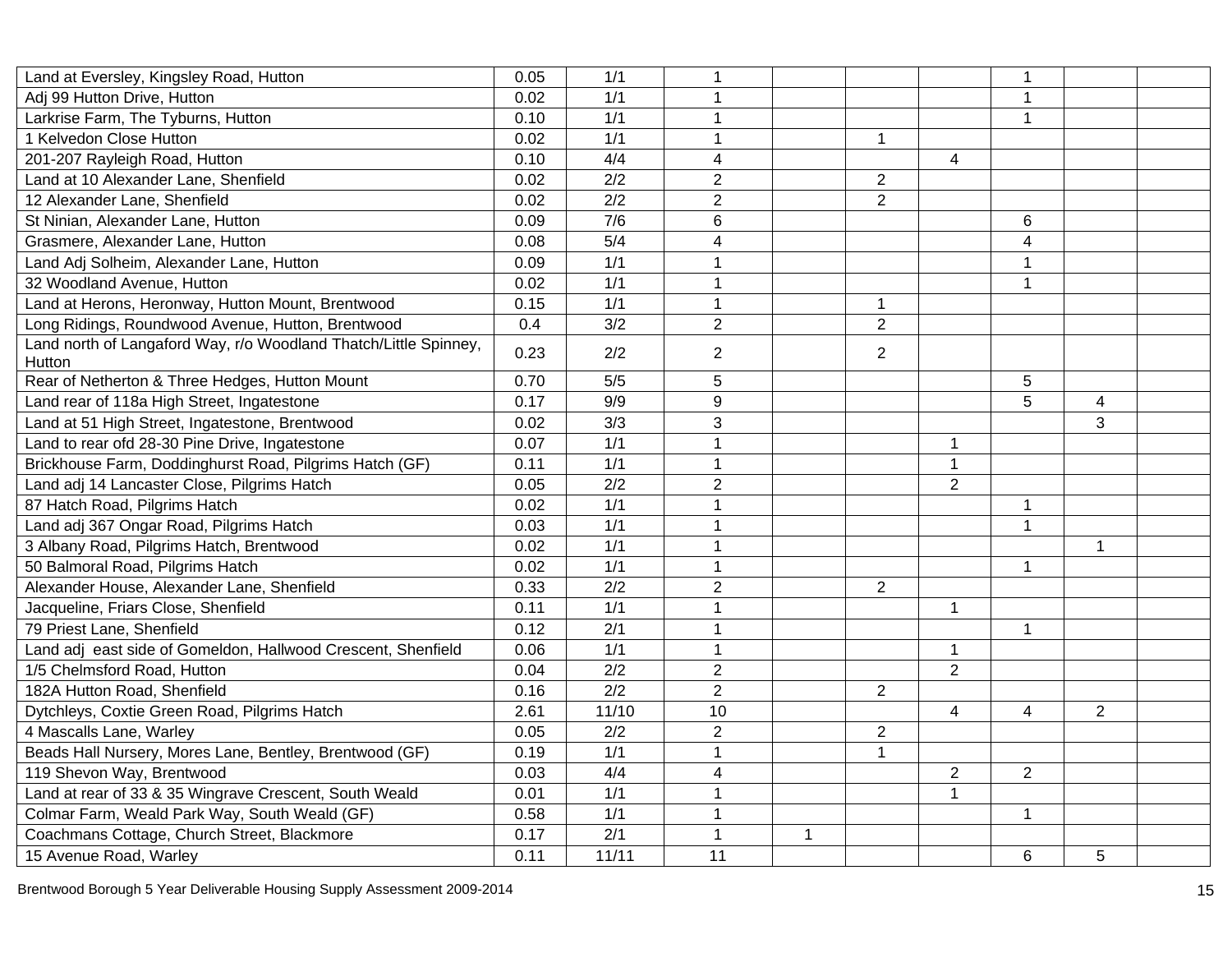| Land adj 1 Guardsman Close, Warley (GF)      | 0.03 | 1/1     |     |   |      |      |      |      |      |
|----------------------------------------------|------|---------|-----|---|------|------|------|------|------|
| Tipps Cross Garage, Blackmore Road, Hook End | 0.08 | 5/4     |     |   |      | ▵    |      |      |      |
| <b>Total</b>                                 | 9.98 | 205/190 | 189 | - | 45   | 44   | 79   | 19   |      |
| Total Area by Year (Ha.)                     |      |         |     |   | 2.84 | 2.44 | 3.76 | 0.74 | 0.00 |

# **Larges Sites (12 dwellings or more gross) with Planning Permission as at 31 March 2008 (Under Construction)**

| <b>Site</b>                                                  | Area<br>(Ha) | <b>Total</b><br><b>Dwellings</b><br>(gross/net) | <b>Outstanding</b><br><b>Dwellings</b> | 2008/09 | 2009/10 | 2010/11 | 2011/12 | 2012/13 | 2013/14 |
|--------------------------------------------------------------|--------------|-------------------------------------------------|----------------------------------------|---------|---------|---------|---------|---------|---------|
| 27-31 Ingrave Road, Brentwood                                | 0.13         | 12/9                                            |                                        | 5       |         |         |         |         |         |
| Former British Gas Site, St James Road/Wharf Road, Brentwood | 6.91         | 350/350                                         | 147                                    | 50      | 50      | 47      |         |         |         |
| Former N V Tools Site, St James Road, Brentwood              | 0.47         | 81/81                                           | 71                                     | 40      | 31      |         |         |         |         |
| Warley Hospital, Warley Hill, Warley                         | 4.05         | 131/131                                         | 131                                    | 41      | 40      | 50      |         |         |         |
| <b>Total</b>                                                 | 11.56        | 564/561                                         | 358                                    | 136     | 125     | 97      |         |         |         |
| Total Area by Year (Ha.)                                     |              |                                                 |                                        |         | 3.80    | 3.86    | 0.00    | 0.00    | 0.00    |

# **Small Sites (11 dwellings or less gross) with Planning Permission as at 31 March 2008 (Under Construction)**

| <b>Site</b>                                           | <b>Area</b><br>(Ha) | <b>Total</b><br><b>Dwellings</b><br>(gross/net) | <b>Outstanding</b><br><b>Dwellings</b> | 2008/09        | 2009/10        | 2010/11 | 2011/12 | 2012/13 | 2013/14 |
|-------------------------------------------------------|---------------------|-------------------------------------------------|----------------------------------------|----------------|----------------|---------|---------|---------|---------|
| Land adj 35, St Charles Road, Brentwood               | 0.05                | 1/1                                             |                                        |                |                |         |         |         |         |
| Hortensa, Doddinghurst Road, Doddinghurst             | 0.09                | 1/1                                             |                                        |                |                |         |         |         |         |
| 22 Newmans Drive Hutton                               | 0.22                | 2/2                                             | $\overline{2}$                         | $\overline{2}$ |                |         |         |         |         |
| 6 Mills Way, Hutton, Brentwood                        | 0.11                | 2/2                                             | 2                                      | $\overline{2}$ |                |         |         |         |         |
| 25 Park Avenue, Brentwood                             | 0.11                | 1/1                                             |                                        |                |                |         |         |         |         |
| Totternhoe, North Drive, Hutton                       | 0.31                | 1/1                                             |                                        |                |                |         |         |         |         |
| 640 Rayleigh Road, Hutton                             | 0.15                | 1/1                                             |                                        |                |                |         |         |         |         |
| 319 Rayleigh Road, Hutton                             | 0.10                | 4/3                                             | 4                                      | $\overline{2}$ | $\overline{2}$ |         |         |         |         |
| 25 Whittington Road, Hutton                           | 0.03                | 3/2                                             | 3                                      | 3              |                |         |         |         |         |
| Rawden, Herrington Grove, Hutton                      | 0.28                | 2/2                                             |                                        |                |                |         |         |         |         |
| 39 Ridgeway, Hutton                                   | 0.34                | 1/1                                             |                                        |                |                |         |         |         |         |
| The Coppice, 28 Greenaway, Hutton                     | 0.07                | 1/1                                             |                                        |                |                |         |         |         |         |
| Rear of 45-49 Hanging Hill Lane, Hutton               | 0.08                | 3/3                                             | 3                                      |                | 2              |         |         |         |         |
| 8 Ridgeway, Hutton, Brentwood                         | 0.14                | 1/1                                             |                                        |                |                |         |         |         |         |
| Knowle, Brockley Grove, Hutton                        | 0.22                | 1/1                                             |                                        |                |                |         |         |         |         |
| Fryerning Hall Barn, Blackmore Road, Ingatestone      | 0.39                | 1/1                                             |                                        |                |                |         |         |         |         |
| Lindsays Farm, Beggar Hill, Fryerning, Brentwood (GF) | 0.84                | 1/1                                             |                                        |                |                |         |         |         |         |
| Meadowcroft, Hardings Lane, Ingatestone               | 0.51                | 1/1                                             |                                        |                |                |         |         |         |         |

Brentwood Borough 5 Year Deliverable Housing Supply Assessment 2009-2014 16 and the state of the state of the state of the state of the state of the state of the state of the state of the state of the state of the state of